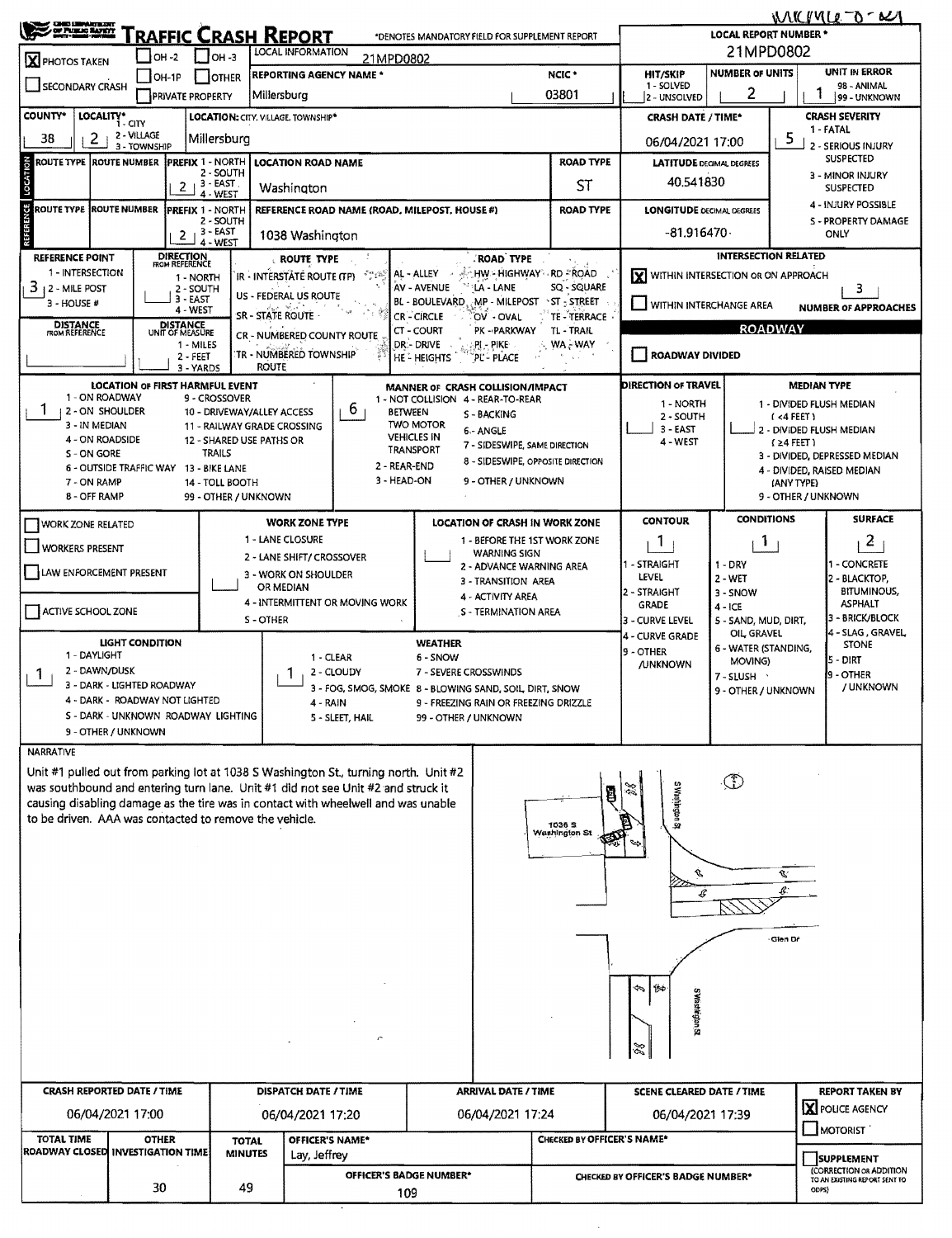|                                       |                                                                                              |                                                          |                       |                                                                                |                                                                                    |                                                   |                                                   |                                                                                       | <b>LOCAL REPORT NUMBER</b>                                    |  |  |  |  |
|---------------------------------------|----------------------------------------------------------------------------------------------|----------------------------------------------------------|-----------------------|--------------------------------------------------------------------------------|------------------------------------------------------------------------------------|---------------------------------------------------|---------------------------------------------------|---------------------------------------------------------------------------------------|---------------------------------------------------------------|--|--|--|--|
|                                       | OHO DEFARTADAT<br>OF FUNLIO BAPETY<br><b>NIT</b>                                             |                                                          |                       |                                                                                |                                                                                    |                                                   |                                                   |                                                                                       | 21MPD0802                                                     |  |  |  |  |
| UNIT#                                 | <b>OWNER NAME: LAST, FIRST, MIDDLE (CISAME AS DRIVER)</b>                                    |                                                          |                       |                                                                                |                                                                                    |                                                   | OWNER PHONE:INCLUDE AREA CODE (C) SAME AS DRIVER) |                                                                                       | DAMAGE                                                        |  |  |  |  |
|                                       | ZOOK, ALPHAUS, Y                                                                             |                                                          |                       |                                                                                |                                                                                    | 330-473-2609                                      |                                                   |                                                                                       | <b>DAMAGE SCALE</b>                                           |  |  |  |  |
|                                       | OWNER ADDRESS: STREET, CITY, STATE, ZIP ( C) SAME AS DRIVER)                                 |                                                          |                       |                                                                                |                                                                                    |                                                   |                                                   | 1 - NONE<br>2<br>2 - MINOR DAMAGE                                                     | 3 - FUNCTIONAL DAMAGE<br>4 - DISABLING DAMAGE                 |  |  |  |  |
|                                       | 5898 CR 333, MILLERSBURG, OH, 44654<br>COMMERCIAL CARRIER: NAME, ADDRESS, CITY, STATE, ZIP   |                                                          |                       |                                                                                |                                                                                    |                                                   | COMMERCIAL CARRIER PHONE: INCLUDE AREA CODE       |                                                                                       | 9 - UNKNOWN                                                   |  |  |  |  |
|                                       |                                                                                              |                                                          |                       |                                                                                |                                                                                    |                                                   |                                                   |                                                                                       | <b>DAMAGED AREA(S)</b>                                        |  |  |  |  |
|                                       | LP STATE   LICENSE PLATE #                                                                   |                                                          |                       | <b>VEHICLE IDENTIFICATION #</b>                                                |                                                                                    | <b>VEHICLE YEAR</b>                               | <b>VEHICLE MAKE</b>                               |                                                                                       | INDICATE ALL THAT APPLY                                       |  |  |  |  |
| OН                                    | HDB6765                                                                                      |                                                          |                       | 1FM5K8D8XDGB12862                                                              |                                                                                    | 2013                                              | FORD                                              |                                                                                       |                                                               |  |  |  |  |
| <b>INSURANCE</b><br><b>AJVERIFIED</b> | <b>INSURANCE COMPANY</b>                                                                     |                                                          |                       | <b>INSURANCE POLICY #</b>                                                      |                                                                                    | <b>COLOR</b>                                      | <b>VEHICLE MODEL</b>                              | 12                                                                                    |                                                               |  |  |  |  |
|                                       | AMERICAN SELECT<br><b>TYPE OF USE</b>                                                        |                                                          |                       | NSA5058750<br>US DOT #                                                         |                                                                                    | GRN<br>TOWED BY: COMPANY NAME                     | <b>EXPLORER</b>                                   |                                                                                       |                                                               |  |  |  |  |
| COMMERCIAL                            | GOVERNMENT                                                                                   | IN EMERGENCY<br>RESPONSE                                 |                       |                                                                                |                                                                                    |                                                   |                                                   |                                                                                       |                                                               |  |  |  |  |
| <b>INTERLOCK</b>                      |                                                                                              | # OCCUPANTS                                              |                       | VEHICLE WEIGHT GVWR/GCWR<br>$1 - 510K$ LBS.                                    |                                                                                    | <b>IMATERIAL</b><br><b>CLASS#</b>                 | <b>HAZARDOUS MATERIAL</b><br>PLACARD ID#          |                                                                                       |                                                               |  |  |  |  |
| <b>DEVICE</b><br><b>EQUIPPED</b>      | HIT/SKIP UNIT                                                                                |                                                          |                       | 2 - 10.001 - 26K LBS.<br>3 - > 26K LBS.                                        |                                                                                    | RELEASED<br><b>PLACARD</b>                        |                                                   |                                                                                       | 12                                                            |  |  |  |  |
|                                       | 1 - PASSENGER CAR                                                                            | 6 - VAN (9-15 SEATS)                                     |                       | 12 - GOLF CART                                                                 |                                                                                    | 18 - LIMO (LIVERY VEHICLE)                        | 23 - PEDESTRIAN/SKATER                            |                                                                                       |                                                               |  |  |  |  |
| 3                                     | 2 - PASSENGER VAN<br>(MINIVAN)                                                               | 7 - MOTORCYCLE 2-WHEELED<br>8 - MOTORCYCLE 3-WHEELED     |                       | 13 - SNOWMOBILE<br>14 - SINGLE UNIT                                            |                                                                                    | 19 - BUS (16+ PASSENGERS)                         | 24 - WHEELCHAIR (ANY TYPE)                        |                                                                                       |                                                               |  |  |  |  |
|                                       | <b>TRUCK</b><br>UNIT TYPE 3 - SPORT UTILITY<br>9 - AUTOCYCLE<br>VEHICLE<br>15 - SEMI-TRACTOR |                                                          |                       |                                                                                | 20 - OTHER VEHICLE                                                                 | 21 - HEAVY EQUIPMENT                              | 25 - OTHER NON-MOTORIST<br>26 - BICYCLE           |                                                                                       | 12<br>$\bullet$                                               |  |  |  |  |
|                                       | 4 - PICK UP                                                                                  | 10 - MOPED OR MOTORIZED<br><b>BICYCLE</b>                |                       | 16 - FARM EQUIPMENT                                                            |                                                                                    | 22 - ANIMAL WITH RIDER OR<br>ANIMAL-DRAWN VEHICLE | 27 - TRAIN                                        |                                                                                       |                                                               |  |  |  |  |
|                                       | 5 - CARGO VAN<br>(ATV/UTV)                                                                   | <b>11 - ALL TERRAIN VEHICLE</b>                          |                       | 17 - MOTORHOME                                                                 |                                                                                    |                                                   | 99 - UNKNOWN OR HIT/SKIP                          |                                                                                       |                                                               |  |  |  |  |
|                                       | # OF TRAILING UNITS                                                                          |                                                          |                       |                                                                                |                                                                                    |                                                   |                                                   | 12                                                                                    | 12                                                            |  |  |  |  |
|                                       | WAS VEHICLE OPERATING IN AUTONOMOUS<br>MODE WHEN CRASH OCCURRED?                             |                                                          |                       | 0 - NO AUTOMATION                                                              |                                                                                    | 3 - CONDITIONAL AUTOMATION 9 - UNKNOWN            |                                                   |                                                                                       |                                                               |  |  |  |  |
| z                                     |                                                                                              | 0                                                        | 1 - DRIVER ASSISTANCE |                                                                                | 4 - HIGH AUTOMATION                                                                |                                                   |                                                   | 10                                                                                    |                                                               |  |  |  |  |
|                                       | 1 - YES 2 - NO 9 - OTHER / UNKNOWN                                                           |                                                          | MODE LEVEL            | AUTONOMOUS 2 - PARTIAL AUTOMATION 5 - FULL AUTOMATION                          |                                                                                    |                                                   |                                                   |                                                                                       | Đ<br>$\theta$                                                 |  |  |  |  |
|                                       | 1 - NONE<br>$2 - TAXI$                                                                       | 6 - BUS - CHARTER/TOUR<br>7 - BUS - INTERCITY            |                       | 11 - FIRE<br>12 MIUTARY                                                        | 16 - FARM                                                                          | 17 - MOWING                                       | 21 - MAIL CARRIER<br>99 - OTHER / UNKNOWN         |                                                                                       |                                                               |  |  |  |  |
|                                       | 3 - ELECTRONIC RIDE                                                                          | 8 - BUS - SHUTTLE                                        |                       | 13 - POLICE                                                                    |                                                                                    | <b>18 - SNOW REMOVAL</b>                          |                                                   |                                                                                       |                                                               |  |  |  |  |
| SPECIAL                               | SHARING<br><b>FUNCTION 4 - SCHOOL TRANSPORT</b>                                              | 9 - BUS - OTHER<br>10 - AMBULANCE                        |                       | 14 - PUBLIC UTILITY<br>15 - CONSTRUCTION EQUIP.                                |                                                                                    | 19 - TOWING<br>20 - SAFETY SERVICE                |                                                   |                                                                                       |                                                               |  |  |  |  |
|                                       | S - BUS - TRANSIT/COMMUTER                                                                   |                                                          |                       |                                                                                |                                                                                    | PATROL                                            |                                                   |                                                                                       | 12                                                            |  |  |  |  |
| 1                                     | 1 - NO CARGO BODY TYPE<br>/ NOT APPLICABLE                                                   | 4 - LOGGING                                              |                       | 7 - GRAIN/CHIPS/GRAVEL                                                         | 11 - DUMP                                                                          |                                                   | 99 - OTHER / UNKNOWN                              |                                                                                       | TE B                                                          |  |  |  |  |
| <b>CARGO</b>                          | 2 - BUS                                                                                      | 5 - INTERMODAL<br><b>CONTAINER CHASSIS</b>               |                       | 8 - POLE<br>9 - CARGO TANK                                                     |                                                                                    | 12 - CONCRETE MIXER<br>13 - AUTO TRANSPORTER      |                                                   |                                                                                       | 163<br>9<br>9<br>l 3                                          |  |  |  |  |
| <b>BODY</b><br><b>TYPE</b>            | 3 - VEHICLE TOWING<br>ANOTHER MOTOR VEHICLE                                                  | 6 - CARGOVAN<br>/ENCLOSED BOX                            |                       | 10 - FLAT BED                                                                  |                                                                                    | 14 - GARBAGE/REFUSE                               |                                                   |                                                                                       |                                                               |  |  |  |  |
|                                       | 1 - TURN SIGNALS                                                                             | 4 - BRAKES                                               |                       | 7 - WORN OR SLICK TIRES                                                        |                                                                                    | 9 - MOTOR TROUBLE                                 | 99 - OTHER / UNKNOWN                              |                                                                                       |                                                               |  |  |  |  |
| <b>VEHICLE</b>                        | 2 - HEAD LAMPS<br>3 - TAIL LAMPS                                                             | 5 - STEERING<br><b>6 - TIRE BLOWOUT</b>                  |                       | <b>8 - TRAILER EQUIPMENT</b><br><b>DEFECTIVE</b>                               |                                                                                    | 10 - DISABLED FROM PRIOR<br><b>ACCIDENT</b>       |                                                   |                                                                                       |                                                               |  |  |  |  |
| <b>DEFECTS</b>                        |                                                                                              |                                                          |                       |                                                                                |                                                                                    |                                                   |                                                   | $\Box$ - NO DAMAGE [ 0 ]                                                              | L.I. UNDERCARRIAGE [ 14 ]                                     |  |  |  |  |
|                                       | 1 - INTERSECTION -<br><b>MARKED CROSSWALK</b>                                                | 4 - MIDBLOCK -<br>MARKED CROSSWALK                       |                       | 7 - SHOULDER/ROADSIDE                                                          | 99 - OTHER / UNKNOWN<br>10 - DRIVEWAY ACCESS<br>11 - SHARED USE PATHS              |                                                   |                                                   | $\Box$ -TOP[13]                                                                       | $\Box$ - ALL AREAS [ 15 ]                                     |  |  |  |  |
| NON-<br><b>MOTORIST</b>               | 2 - INTERSECTION -<br>UNMARKED CROSSWALK                                                     | 5 - TRAVEL LANE -<br>OTHER LOCATION                      |                       | 8 - SIDEWALK<br>9 - MEDIAN/CROSSING                                            | <b>OR TRAILS</b><br>12 - FIRST RESPONDER                                           |                                                   |                                                   |                                                                                       | $\Box$ - UNIT NOT AT SCENE (16)                               |  |  |  |  |
| LOCATION                              | 3 - INTERSECTION - OTHER                                                                     | 6 - BICYCLE LANE                                         |                       | <b>ISLAND</b>                                                                  |                                                                                    | AT INCIDENT SCENE                                 |                                                   |                                                                                       |                                                               |  |  |  |  |
|                                       | 1 - NON-CONTACT                                                                              | 1 - STRAIGHT AHEAD<br>2 - BACKING                        |                       | 9 - LEAVING TRAFFIC<br>LANE                                                    |                                                                                    | 15 - WALKING, RUNNING,<br>JOGGING, PLAYING        | 21 - STANDING OUTSIDE<br>DISABLED VEHICLE         |                                                                                       | INITIAL POINT OF CONTACT                                      |  |  |  |  |
| 3                                     | 2 - NON-COLLISION<br>8                                                                       | 3 - CHANGING LANES<br>4 - OVERTAKING/PASSING             |                       | 10 - PARKED<br>11 - SLOWING OR STOPPED                                         |                                                                                    | 16 - WORKING<br>17 - PUSHING VEHICLE              | 99 - OTHER / UNKNOWN                              | 0 - NO DAMAGE<br>14 - UNDERCARRIAGE<br>1-12 - REFER TO UNIT 15 - VEHICLE NOT AT SCENE |                                                               |  |  |  |  |
| <b>ACTION</b>                         | 3 - STRIKING<br>4 - STRUCK                                                                   | PRE-CRASH S - MAKING RIGHT TURN                          |                       | IN TRAFFIC                                                                     |                                                                                    | 18 - APPROACHING OR<br>LEAVING VEHICLE            |                                                   | DIAGRAM<br>99 - UNKNOWN                                                               |                                                               |  |  |  |  |
|                                       | S - BOTH STRIKING                                                                            | <b>ACTIONS 6 - MAKING LEFT TURN</b><br>7 - MAKING U-TURN |                       | 12 - DRIVERLESS<br>13 - NEGOTIATING A CURVE                                    |                                                                                    | 19 - STANDING                                     |                                                   | $13 - TOP$                                                                            |                                                               |  |  |  |  |
|                                       | & STRUCK<br>9 - OTHER / UNKNOWN                                                              | <b>B-ENTERING TRAFFIC</b><br>LANE                        |                       | 14 - ENTERING OR CROSSING<br>SPECIFIED LOCATION                                |                                                                                    | 20 - OTHER NON-MOTORIST                           |                                                   |                                                                                       | TRAFFIC                                                       |  |  |  |  |
|                                       | 1 - NONE                                                                                     | /ACDA                                                    |                       | 8 - FOLLOWING TOO CLOSE 13 - IMPROPER START FROM<br>A PARKED POSITION          |                                                                                    | 18 - OPERATING DEFECTIVE<br><b>EQUIPMENT</b>      | 23 - OPENING DOOR INTO<br><b>ROADWAY</b>          | <b>TRAFFICWAY FLOW</b>                                                                | <b>TRAFFIC CONTROL</b>                                        |  |  |  |  |
|                                       | 2 - FAILURE TO YIELD<br>3 - RAN RED UGHT                                                     | 9 - IMPROPER LANE                                        |                       | 14 - STOPPED OR PARKED                                                         |                                                                                    | 19 - LOAD SHIFTING                                | 99 - OTHER IMPROPER                               | 1 - ONE-WAY<br>2 - TWO-WAY                                                            | 1 - ROUNDABOUT 4 - STOP SIGN<br>S - YIELD SIGN                |  |  |  |  |
| 2                                     | 4 - RAN STOP SIGN<br>S - UNSAFE SPEED                                                        | CHANGE<br>10 - IMPROPER PASSING                          |                       | <b>ILLEGALLY</b><br>15 - SWERVING TO AVOID                                     |                                                                                    | /FALLING/SPILLING<br>20 - IMPROPER CROSSING       | ACTION                                            | 2                                                                                     | 2 - SIGNAL<br>ь<br>3 - FLASHER<br><b>6 - NO CONTROL</b>       |  |  |  |  |
|                                       | CONTRIBUTING 6 - IMPROPER TURN<br>CIRCUMSTANCES 7 - LEFT OF CENTER                           | 11 - DROVE OFF ROAD<br>12 - IMPROPER BACKING             |                       | 16 - WRONG WAY<br>17 - VISION OBSTRUCTION                                      |                                                                                    | 21 - LYING IN ROADWAY<br>22 - NOT DISCERNIBLE     |                                                   | # or THROUGH LANES                                                                    | <b>RAIL GRADE CROSSING</b>                                    |  |  |  |  |
|                                       |                                                                                              |                                                          |                       |                                                                                |                                                                                    |                                                   |                                                   | ON ROAD                                                                               | 1 - NOT INVLOVED                                              |  |  |  |  |
| <b>SEOUENCE OF EVENTS</b>             |                                                                                              |                                                          |                       | <b>EVENTS</b>                                                                  |                                                                                    |                                                   |                                                   | 2                                                                                     | 2 - INVOLVED-ACTIVE CROSSING<br>3 - INVOLVED-PASSIVE CROSSING |  |  |  |  |
| 20                                    | 1 - OVERTURN/ROLLOVER<br>2 - FIRE/EXPLOSION                                                  | 7 - SEPARATION OF UNITS<br>8 - RAN OFF ROAD RIGHT        |                       | <b>12 - DOWNHILL RUNAWAY</b><br>13 - OTHER NON-COLLISION 20 - MOTOR VEHICLE IN |                                                                                    | 19 - ANIMAL -OTHER                                | 23 - STRUCK BY FALLING,<br>SHIFTING CARGO OR      |                                                                                       |                                                               |  |  |  |  |
|                                       | 3 - IMMERSION                                                                                | 9 - RAN OFF ROAD LEFT                                    |                       | 14 - PEDESTRIAN                                                                |                                                                                    | <b>TRANSPORT</b>                                  | ANYTHING SET IN                                   |                                                                                       | UNIT / NON-MOTORIST DIRECTION                                 |  |  |  |  |
| $\overline{2}$                        | 4 - JACKKNIFE<br>5 - CARGO / EQUIPMENT                                                       | 10 - CROSS MEDIAN<br>11 - CROSS CENTERLINE -             |                       | 15 - PEDALCYCLE<br>16 - RAILWAY VEHICLE                                        | MOTION BY A MOTOR<br>21 - PARKED MOTOR<br>VEHICLE<br>VEHICLE<br>24 - OTHER MOVABLE |                                                   |                                                   | 1 - NORTH<br><b>S-NORTHEAST</b><br>2 - SOUTH<br>6 - NORTHWEST                         |                                                               |  |  |  |  |
|                                       | LOSS OR SHIFT<br>6 - EQUIPMENT FAILURE                                                       | OPPOSITE DIRECTION<br>OF TRAVEL                          |                       | 17 - ANIMAL - FARM<br>18 - ANIMAL - DEER                                       |                                                                                    | 22 - WORK ZONE<br><b>MAINTENANCE</b>              | OBJECT                                            | -4<br><b>FROM</b><br>TO                                                               | 3 - EAST<br>7 - SOUTHEAST                                     |  |  |  |  |
| з                                     |                                                                                              |                                                          |                       | <b>COLLISION WITH FIXED OBJECT - STRUCK</b>                                    |                                                                                    | <b>EQUIPMENT</b>                                  |                                                   |                                                                                       | 4 - WEST<br><b>8 - SOUTHWEST</b><br>9 - OTHER / UNKNOWN       |  |  |  |  |
|                                       | 2S - IMPACT ATTENUATOR 31 - GUARDRAIL END<br>/ CRASH CUSHION                                 | 32 - PORTABLE BARRIER                                    |                       | 38 - OVERHEAD SIGN POST<br>39 - LIGHT / LUMINARIES                             | 46 - FENCE                                                                         | 4S - EMBANKMENT                                   | S2 - BUILDING<br>53 - TUNNEL                      |                                                                                       |                                                               |  |  |  |  |
|                                       | 26 - BRIDGE OVERHEAD<br><b>STRUCTURE</b>                                                     | 33 - MEDIAN CABLE BARRIER<br>34 - MEDIAN GUARDRAIL       |                       | <b>SUPPORT</b><br>40 - UTIUTY POLE                                             |                                                                                    | 47 - MAILBOX                                      | 54 - OTHER FIXED                                  | UNIT SPEED                                                                            | DETECTED SPEED                                                |  |  |  |  |
| 5                                     | 27 - BRIDGE PIER OR                                                                          | <b>BARRIER</b>                                           |                       | 41 - OTHER POST, POLE                                                          | 48 - TREE<br>OBJECT<br>99 - OTHER / UNKNOWN<br>49 - FIRE HYDRANT                   |                                                   |                                                   | 10                                                                                    | 1 - STATED / ESTIMATED SPEED                                  |  |  |  |  |
|                                       | ABUTMENT<br>28 - BRIDGE PARAPET                                                              | 3S - MEDIAN CONCRETE<br><b>BARRIER</b>                   |                       | OR SUPPORT<br>42 - CULVERT                                                     | <b>SO - WORK ZONE</b><br><b>MAINTENANCE</b><br>EQUIPMENT                           |                                                   |                                                   |                                                                                       | 2 - CALCULATED / EDR                                          |  |  |  |  |
| 6                                     | 29 - BRIDGE RAIL<br>30 - GUARDRAIL FACE                                                      | 36 - MEDIAN OTHER BARRIER<br>37 - TRAFFIC SIGN POST      |                       | 43 - CURB<br>44 - DITCH                                                        | S1 - WALL                                                                          |                                                   |                                                   | <b>POSTED SPEED</b>                                                                   | 3 - UNDETERMINED                                              |  |  |  |  |
|                                       | FIRST HARMFUL EVENT                                                                          |                                                          |                       | <b>MOST HARMFUL EVENT</b>                                                      |                                                                                    |                                                   |                                                   | 35                                                                                    |                                                               |  |  |  |  |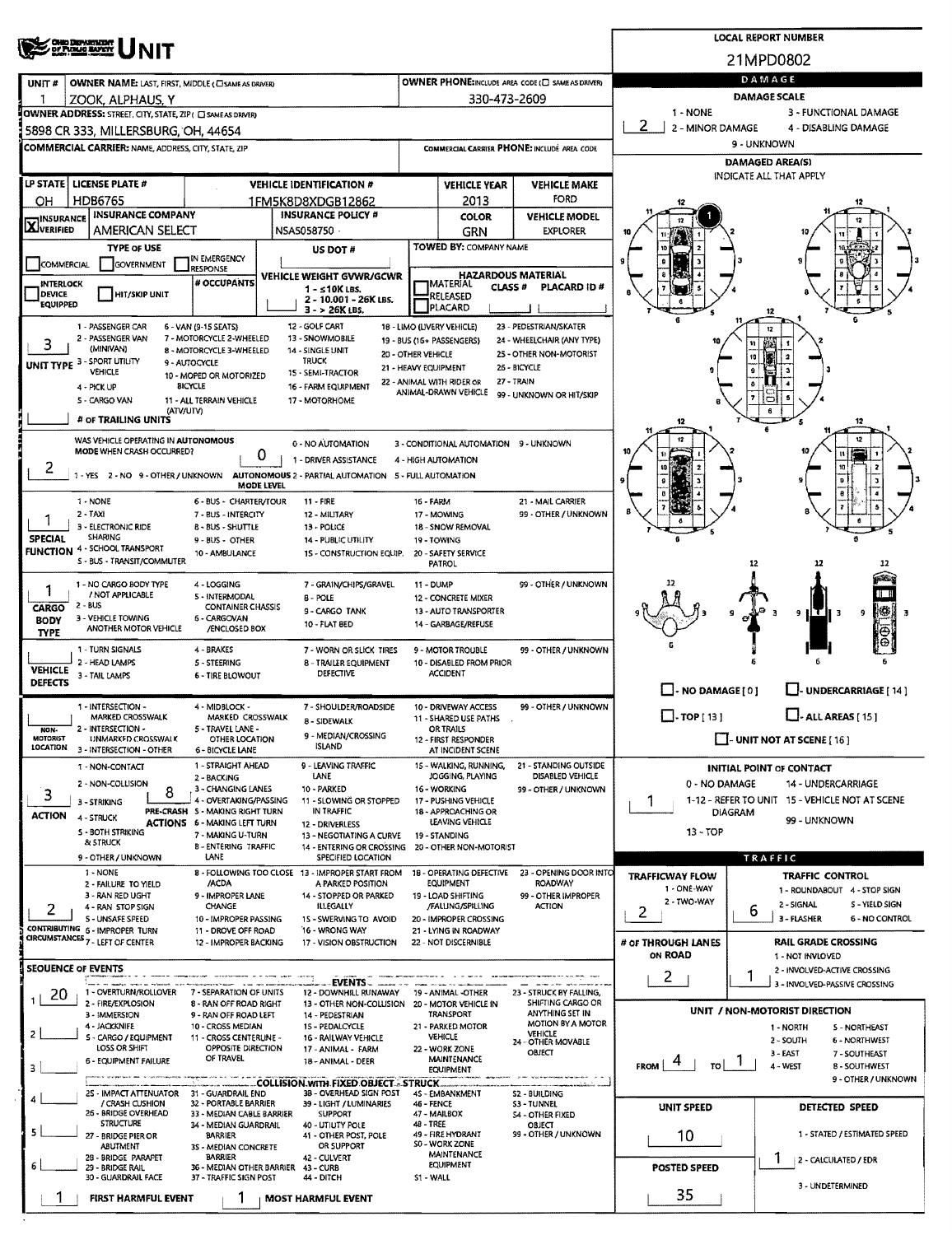|                                   | <b>Chec Department</b><br>DF Public Market                                                    |                                                           | <b>LOCAL REPORT NUMBER</b>                                                                                                    |                                                                                    |                                                         |                                                      |                               |                                                                    |  |  |  |  |  |
|-----------------------------------|-----------------------------------------------------------------------------------------------|-----------------------------------------------------------|-------------------------------------------------------------------------------------------------------------------------------|------------------------------------------------------------------------------------|---------------------------------------------------------|------------------------------------------------------|-------------------------------|--------------------------------------------------------------------|--|--|--|--|--|
|                                   |                                                                                               |                                                           | 21MPD0802                                                                                                                     |                                                                                    |                                                         |                                                      |                               |                                                                    |  |  |  |  |  |
| UNIT#                             | <b>OWNER NAME: LAST, FIRST, MIDDLE (CI SAME AS DRIVER)</b>                                    |                                                           |                                                                                                                               |                                                                                    | OWNER PHONE: INCLUDE AREA CODE (E) SAME AS DRIVER)      | DAMAGE                                               |                               |                                                                    |  |  |  |  |  |
| 2                                 | HOWE, CYNTHIA, S                                                                              |                                                           |                                                                                                                               |                                                                                    | 419-651-5658                                            |                                                      |                               | <b>DAMAGE SCALE</b>                                                |  |  |  |  |  |
|                                   | OWNER ADDRESS: STREET, CITY, STATE, ZIP ( C SAME AS DRIVER)                                   |                                                           |                                                                                                                               | 1 - NONE<br>3 - FUNCTIONAL DAMAGE<br>4<br>2 - MINOR DAMAGE<br>4 - DISABLING DAMAGE |                                                         |                                                      |                               |                                                                    |  |  |  |  |  |
|                                   | 408 S MARKET ST, MILLERSBURG, OH, 44654                                                       |                                                           |                                                                                                                               |                                                                                    |                                                         |                                                      | 9 - UNKNOWN                   |                                                                    |  |  |  |  |  |
|                                   | <b>COMMERCIAL CARRIER: NAME, ADDRESS, CITY, STATE, ZIP</b>                                    |                                                           |                                                                                                                               |                                                                                    |                                                         | COMMERCIAL CARRIER PHONE: INCLUDE AREA CODE          |                               | <b>DAMAGED AREA(S)</b>                                             |  |  |  |  |  |
|                                   | LP STATE   LICENSE PLATE #                                                                    |                                                           | <b>VEHICLE IDENTIFICATION #</b>                                                                                               |                                                                                    |                                                         |                                                      | INDICATE ALL THAT APPLY       |                                                                    |  |  |  |  |  |
| OН                                | <b>FRB8504</b>                                                                                |                                                           | 1FMZU77E13UC80090                                                                                                             |                                                                                    | <b>VEHICLE YEAR</b><br>2003                             | <b>VEHICLE MAKE</b><br>FORD                          |                               |                                                                    |  |  |  |  |  |
| <b>HINSURANCE</b>                 | <b>INSURANCE COMPANY</b>                                                                      |                                                           | <b>INSURANCE POLICY #</b>                                                                                                     |                                                                                    | <b>COLOR</b>                                            | <b>VEHICLE MODEL</b>                                 |                               |                                                                    |  |  |  |  |  |
| <b>LAJVERIFIED</b>                | STATE FARM                                                                                    |                                                           | 7715238B3135                                                                                                                  |                                                                                    | BLU                                                     | <b>RANGER</b>                                        |                               |                                                                    |  |  |  |  |  |
|                                   | <b>TYPE OF USE</b>                                                                            | IN EMERGENCY                                              | US DOT #                                                                                                                      | AAA                                                                                | TOWED BY: COMPANY NAME                                  |                                                      |                               |                                                                    |  |  |  |  |  |
| <b>COMMERCIAL</b>                 | GOVERNMENT                                                                                    | <b>ARESPONSE</b>                                          | VEHICLE WEIGHT GVWR/GCWR                                                                                                      |                                                                                    |                                                         | <b>HAZARDOUS MATERIAL</b>                            |                               |                                                                    |  |  |  |  |  |
| <b>INTERLOCK</b><br><b>DEVICE</b> | <b>HIT/SKIP UNIT</b>                                                                          | # OCCUPANTS                                               | $1 - s10K$ LBS.<br>2 - 10.001 - 26K LBS.                                                                                      |                                                                                    | IMATERIAL<br><b>CLASS #</b><br>RELEASED                 | PLACARD ID#                                          |                               |                                                                    |  |  |  |  |  |
| <b>EQUIPPED</b>                   |                                                                                               |                                                           | $3 - 26K$ LBs.                                                                                                                |                                                                                    | PLACARD                                                 |                                                      |                               | 12                                                                 |  |  |  |  |  |
|                                   | 1 - PASSENGER CAR<br>2 - PASSENGER VAN                                                        | 6 - VAN (9-15 SEATS)<br>7 - MOTORCYCLE 2-WHEELED          | 12 - GOLF CART<br>13 - SNOWMOBILE                                                                                             |                                                                                    | 1B - LIMO (LIVERY VEHICLE)<br>19 - BUS (16+ PASSENGERS) | 23 - PEDESTRIAN/SKATER<br>24 - WHEELCHAIR (ANY TYPE) |                               | 12                                                                 |  |  |  |  |  |
|                                   | (MINIVAN)                                                                                     | 8 - MOTORCYCLE 3-WHEELED                                  | 14 - SINGLE UNIT<br>TRUCK                                                                                                     | 20 - OTHER VEHICLE                                                                 |                                                         | 25 - OTHER NON-MOTORIST                              |                               | 慘<br>$\mathbf{H}$<br>欄<br>10<br>12                                 |  |  |  |  |  |
|                                   | UNIT TYPE 3 - SPORT UTILITY<br>VEHICLE                                                        | 9 - AUTOCYCLE<br>10 - MOPED OR MOTORIZED                  | 15 - SEMI-TRACTOR                                                                                                             | 21 - HEAVY EQUIPMENT                                                               | 22 - ANIMAL WITH RIDER OR                               | 26 - BICYCLE<br>27 - TRAIN                           |                               | ះ                                                                  |  |  |  |  |  |
|                                   | 4 - PICK UP<br>5 - CARGO VAN                                                                  | <b>BICYCLE</b><br>11 - ALL TERRAIN VEHICLE                | 16 - FARM EQUIPMENT<br>17 - MOTORHOME                                                                                         | 99 - UNKNOWN OR HIT/SKIP                                                           |                                                         |                                                      |                               |                                                                    |  |  |  |  |  |
|                                   | (ATV/UTV)<br># OF TRAILING UNITS                                                              |                                                           |                                                                                                                               |                                                                                    |                                                         |                                                      |                               |                                                                    |  |  |  |  |  |
|                                   |                                                                                               |                                                           | 0 - NO AUTOMATION                                                                                                             |                                                                                    |                                                         |                                                      | 12                            |                                                                    |  |  |  |  |  |
|                                   | WAS VEHICLE OPERATING IN AUTONOMOUS<br>MODE WHEN CRASH OCCURRED?                              | 0                                                         | 3 - CONDITIONAL AUTOMATION 9 - UNKNOWN                                                                                        |                                                                                    |                                                         |                                                      |                               |                                                                    |  |  |  |  |  |
| 2                                 |                                                                                               |                                                           | 1 - DRIVER ASSISTANCE<br>1-YES 2-NO 9-OTHER/UNKNOWN AUTONOMOUS 2-PARTIAL AUTOMATION 5-FULL AUTOMATION                         |                                                                                    | 4 - HIGH AUTOMATION                                     |                                                      |                               |                                                                    |  |  |  |  |  |
|                                   |                                                                                               |                                                           | <b>MODE LEVEL</b>                                                                                                             |                                                                                    |                                                         |                                                      |                               |                                                                    |  |  |  |  |  |
|                                   | 1 - NONE<br>2 - TAXI                                                                          | 6 - BUS - CHARTER/TOUR<br>7 - BUS - INTERCITY             | $11 - FIRE$<br>12 - MILITARY                                                                                                  | 16 - FARM                                                                          | 17 - MOWING                                             | 21 - MAIL CARRIER<br>99 - OTHER / UNKNOWN            |                               |                                                                    |  |  |  |  |  |
| ٦                                 | 3 - ELECTRONIC RIDE<br>SHARING                                                                | 8 - BUS - SHUTTLE                                         | 13 - POLICE                                                                                                                   |                                                                                    | 1B - SNOW REMOVAL                                       |                                                      |                               |                                                                    |  |  |  |  |  |
| <b>SPECIAL</b><br><b>FUNCTION</b> | 4 - SCHOOL TRANSPORT                                                                          | 9 BUS - OTHER<br>10 - AMBULANCE                           | 14 - PUBLIC UTILITY<br>15 - CONSTRUCTION EQUIP.                                                                               |                                                                                    | 19 - TOWING<br>20 - SAFETY SERVICE                      |                                                      |                               |                                                                    |  |  |  |  |  |
|                                   | 5 - BUS - TRANSIT/COMMUTER                                                                    |                                                           |                                                                                                                               |                                                                                    | PATROL                                                  |                                                      |                               | 12                                                                 |  |  |  |  |  |
|                                   | 1 - NO CARGO BODY TYPE<br>/ NOT APPLICABLE                                                    | 4 - LOGGING<br>5 - INTERMODAL                             | 7 - GRAIN/CHIPS/GRAVEL                                                                                                        | 11 - DUMP                                                                          |                                                         | 99 - OTHER / UNKNOWN                                 |                               |                                                                    |  |  |  |  |  |
| CARGO                             | 8 - POLE<br>$2 - BUS$<br><b>CONTAINER CHASSIS</b><br>9 - CARGO TANK                           |                                                           |                                                                                                                               |                                                                                    | <b>12 - CONCRETE MIXER</b><br>13 - AUTO TRANSPORTER     |                                                      |                               | 13<br>9<br>9                                                       |  |  |  |  |  |
| <b>BODY</b><br><b>TYPE</b>        | 3 - VEHICLE TOWING<br>6 - CARGOVAN<br>10 - FLAT BED<br>ANOTHER MOTOR VEHICLE<br>/ENCLOSED BOX |                                                           |                                                                                                                               |                                                                                    | 14 - GARBAGE/REFUSE                                     |                                                      |                               |                                                                    |  |  |  |  |  |
|                                   | 1 - TURN SIGNALS<br>4 - BRAKES<br>7 - WORN OR SLICK TIRES                                     |                                                           |                                                                                                                               |                                                                                    | 9 - MOTOR TROUBLE                                       | 99 - OTHER / UNKNOWN                                 |                               |                                                                    |  |  |  |  |  |
| <b>VEHICLE</b>                    | 2 - HEAD LAMPS<br>3 - TAIL LAMPS                                                              | 5 - STEERING<br><b>6 - TIRE BLOWOUT</b>                   | 8 - TRAILER EQUIPMENT<br>DEFECTIVE                                                                                            |                                                                                    | 10 - DISABLED FROM PRIOR<br><b>ACCIDENT</b>             |                                                      |                               |                                                                    |  |  |  |  |  |
| <b>DEFECTS</b>                    |                                                                                               |                                                           |                                                                                                                               |                                                                                    |                                                         |                                                      | $\Box$ - NO DAMAGE [ 0 ]      | UNDERCARRIAGE [ 14 ]                                               |  |  |  |  |  |
|                                   | 1 - INTERSECTION -<br>MARKED CROSSWALK                                                        | MARKED CROSSWALK                                          | 7 - SHOULDER/ROADSIDE<br>10 - DRIVEWAY ACCESS<br>99 - OTHER / UNKNOWN<br>11 - SHARED USE PATHS                                |                                                                                    |                                                         |                                                      | $\Box$ - ALL AREAS [ 15 ]     |                                                                    |  |  |  |  |  |
| NON-<br><b>MOTORIST</b>           | 2 - INTERSECTION -<br>UNMARKED CROSSWALK                                                      | 5 - TRAVEL LANE -<br>OTHER LOCATION                       |                                                                                                                               | 8 - SIDEWALK<br>OR TRAILS<br>9 - MEDIAN/CROSSING<br>12 - FIRST RESPONDER           |                                                         |                                                      | $\Box$ -TOP(13)               | - UNIT NOT AT SCENE [ 16 ]                                         |  |  |  |  |  |
| LOCATION                          | 3 - INTERSECTION - OTHER                                                                      | 6 - BICYCLE LANE                                          | <b>ISLAND</b>                                                                                                                 |                                                                                    | AT INCIDENT SCENE                                       |                                                      |                               |                                                                    |  |  |  |  |  |
|                                   | 1 - NON-CONTACT                                                                               | 1 - STRAIGHT AHEAD<br>2 - BACKING                         | 9 - LEAVING TRAFFIC<br>LANE                                                                                                   |                                                                                    | 15 - WALKING, RUNNING,<br>JOGGING, PLAYING              | 21 - STANDING OUTSIDE<br>DISABLED VEHICLE            |                               | INITIAL POINT OF CONTACT                                           |  |  |  |  |  |
| 4                                 | 2 - NON-COLLISION<br>3                                                                        | 3 - CHANGING LANES                                        | 10 - PARKED                                                                                                                   |                                                                                    | 16 - WORKING                                            | 99 - OTHER / UNKNOWN                                 | 0 - NO DAMAGE                 | <b>14 - UNDERCARRIAGE</b>                                          |  |  |  |  |  |
| <b>ACTION</b>                     | 3 - 5TRIKING<br>4 - STRUCK                                                                    | 4 - OVERTAKING/PASSING<br>PRE-CRASH 5 - MAKING RIGHT TURN | 11 - SLOWING OR STOPPED<br>IN TRAFFIC                                                                                         |                                                                                    | 17 - PUSHING VEHICLE<br>18 - APPROACHING OR             |                                                      | 1                             | 1-12 - REFER TO UNIT 15 - VEHICLE NOT AT SCENE<br><b>DIAGRAM</b>   |  |  |  |  |  |
|                                   | 5 - BOTH STRIKING                                                                             | <b>ACTIONS 6 - MAKING LEFT TURN</b><br>7 - MAKING U-TURN  | 12 - DRIVERLESS<br>13 - NEGOTIATING A CURVE                                                                                   |                                                                                    | LEAVING VEHICLE<br>19 - STANDING                        |                                                      | 99 - UNKNOWN<br>13 - TOP      |                                                                    |  |  |  |  |  |
|                                   | & STRUCK<br>9 - OTHER / UNKNOWN                                                               | <b>B - ENTERING TRAFFIC</b><br>LANE                       | 14 - ENTERING OR CROSSING<br>SPECIFIED LOCATION                                                                               |                                                                                    | 20 - OTHER NON-MOTORIST                                 |                                                      |                               | TRAFFIC                                                            |  |  |  |  |  |
|                                   | 1 - NONE                                                                                      |                                                           | B - FOLLOWING TOO CLOSE 13 - IMPROPER START FROM                                                                              |                                                                                    | 18 - OPERATING DEFECTIVE                                | 23 - OPENING DOOR INTO                               | <b>TRAFFICWAY FLOW</b>        | <b>TRAFFIC CONTROL</b>                                             |  |  |  |  |  |
|                                   | 2 - FAILURE TO YIELD<br>3 - RAN RED LIGHT                                                     | /ACDA<br>9 - IMPROPER LANE                                | A PARKED POSITION<br>14 - STOPPED OR PARKED                                                                                   |                                                                                    | EQUIPMENT<br>19 - LOAD SHIFTING                         | ROADWAY<br>99 - OTHER IMPROPER                       | 1 - ONE-WAY                   | 1 - ROUNDABOUT 4 - STOP SIGN                                       |  |  |  |  |  |
|                                   | 4 - RAN STOP SIGN                                                                             | <b>CHANGE</b><br>10 - IMPROPER PASSING                    | <b>ILLEGALLY</b><br>15 - SWERVING TO AVOID                                                                                    |                                                                                    | /FALLING/SPILLING<br><b>ACTION</b>                      |                                                      | 2 - TWO-WAY<br>2              | 2 - SIGNAL<br>5 - YIELD SIGN<br>ь<br>3 - FLASHER<br>6 - NO CONTROL |  |  |  |  |  |
|                                   | S - UNSAFE SPEED<br>CONTRIBUTING 6-IMPROPER TURN                                              | 11 - DROVE OFF ROAD                                       | 16 - WRONG WAY                                                                                                                |                                                                                    | 20 - IMPROPER CROSSING<br>21 - LYING IN ROADWAY         |                                                      |                               |                                                                    |  |  |  |  |  |
|                                   | CIRCUMSTANCES <sub>7</sub> - LEFT OF CENTER                                                   | 12 - IMPROPER BACKING                                     | 17 - VISION OBSTRUCTION                                                                                                       |                                                                                    | 22 - NOT DISCERNIBLE                                    |                                                      | # OF THROUGH LANES<br>ON ROAD | <b>RAIL GRADE CROSSING</b><br>1 - NOT INVLOVED                     |  |  |  |  |  |
|                                   | <b>SEQUENCE OF EVENTS</b>                                                                     |                                                           |                                                                                                                               |                                                                                    |                                                         |                                                      | 2                             | 2 - INVOLVED-ACTIVE CROSSING<br>1                                  |  |  |  |  |  |
| 20                                | 1 - OVERTURN/ROLLOVER                                                                         | 7 - SEPARATION OF UNITS                                   | EVENTS.<br>12 - DOWNHILL RUNAWAY                                                                                              |                                                                                    | 19 - ANIMAL -OTHER                                      | 23 - STRUCK BY FALLING,                              |                               | 3 - INVOLVED-PASSIVE CROSSING                                      |  |  |  |  |  |
|                                   | 2 - FIRE/EXPLOSION<br>3 - IMMERSION                                                           | 8 - RAN OFF ROAD RIGHT<br>9 - RAN OFF ROAD LEFT           | 13 - OTHER NON-COLLISION<br>14 - PEDESTRIAN                                                                                   |                                                                                    | 20 - MOTOR VEHICLE IN<br>TRANSPORT                      | SHIFTING CARGO OR<br>ANYTHING SET IN                 |                               | UNIT / NON-MOTORIST DIRECTION                                      |  |  |  |  |  |
|                                   | 4 - JACKKNIFE<br>5 - CARGO / EQUIPMENT                                                        | 10 - CROSS MEDIAN<br>11 - CROSS CENTERUNE -               | 15 - PEDALCYCLE<br>16 - RAILWAY VEHICLE                                                                                       |                                                                                    | 21 - PARKED MOTOR<br><b>VEHICLE</b>                     | MOTION BY A MOTOR<br>VEHICLE                         |                               | 1 - NORTH<br><b>5 - NORTHEAST</b>                                  |  |  |  |  |  |
|                                   | LOSS OR SHIFT                                                                                 | OPPOSITE DIRECTION<br>OF TRAVEL                           | 17 - ANIMAL - FARM                                                                                                            |                                                                                    | 22 - WORK ZONE<br>MAINTENANCE                           | 24 - OTHER MOVABLE<br>OBJECT                         |                               | 2 - SOUTH<br><b>6 - NORTHWEST</b><br>$3 - EAST$<br>7 - SOUTHEAST   |  |  |  |  |  |
| з                                 | 6 - EQUIPMENT FAILURE                                                                         |                                                           | 18 - ANIMAL - DEER                                                                                                            |                                                                                    | EQUIPMENT                                               | <b>MA PMP</b>                                        | ∠<br><b>FROM</b><br>TO        | ۷<br>4 - WEST<br>8 - SOUTHWEST<br>9 - OTHER / UNKNOWN              |  |  |  |  |  |
|                                   | <b>Contract</b><br>25 - IMPACT ATTENUATOR                                                     | 31 - GUARDRAIL END                                        | <b>COLLISION WITH FIXED OBJECT - STRUCK And A COLLISION WITH FIXED OBJECT - STRUCK A COLLISION</b><br>3B - OVERHEAD SIGN POST |                                                                                    | 45 - EMBANKMENT                                         | a strane diference a<br>52 - BUILDING                |                               |                                                                    |  |  |  |  |  |
|                                   | / CRASH CUSHION<br>26 - BRIDGE OVERHEAD                                                       | 32 - PORTABLE BARRIER<br>33 - MEDIAN CABLE BARRIER        | 39 - LIGHT / LUMINARIES<br>SUPPORT                                                                                            | 46 - FENCE                                                                         | 47 - MAILBOX                                            | S3 - TUNNEL<br>54 - OTHER FIXED                      | UNIT SPEED                    | DETECTED SPEED                                                     |  |  |  |  |  |
|                                   | <b>STRUCTURE</b><br>27 - BRIDGE PIER OR                                                       | 34 - MEDIAN GUARDRAIL<br>BARRIER                          | 40 - UTILITY POLE<br>41 - OTHER POST, POLE                                                                                    | 48 - TREE                                                                          | 49 - FIRE HYDRANT                                       | OBJECT<br>99 - OTHER / UNKNOWN                       | 35                            | 1 - STATED / ESTIMATED SPEED                                       |  |  |  |  |  |
|                                   | <b>ABUTMENT</b><br>2B - BRIDGE PARAPET                                                        | 35 - MEDIAN CONCRETE<br><b>BARRIER</b>                    | OR SUPPORT<br>42 - CULVERT                                                                                                    |                                                                                    | 50 - WORK ZONE<br>MAINTENANCE                           |                                                      |                               |                                                                    |  |  |  |  |  |
| 6                                 | 29 - BRIDGE RAIL<br>30 - GUARDRAIL FACE                                                       | 36 - MEDIAN OTHER BARRIER<br>37 - TRAFFIC SIGN POST       | 43 - CURB<br>44 - DITCH                                                                                                       | 51 - WALL                                                                          | EQUIPMENT                                               |                                                      | <b>POSTED SPEED</b>           | 2 - CALCULATED / EDR                                               |  |  |  |  |  |
|                                   | FIRST HARMFUL EVENT                                                                           | Ŧ                                                         | <b>MOST HARMFUL EVENT</b>                                                                                                     |                                                                                    |                                                         |                                                      | 35                            | 3 - UNDETERMINED                                                   |  |  |  |  |  |
|                                   |                                                                                               |                                                           |                                                                                                                               |                                                                                    |                                                         |                                                      |                               |                                                                    |  |  |  |  |  |